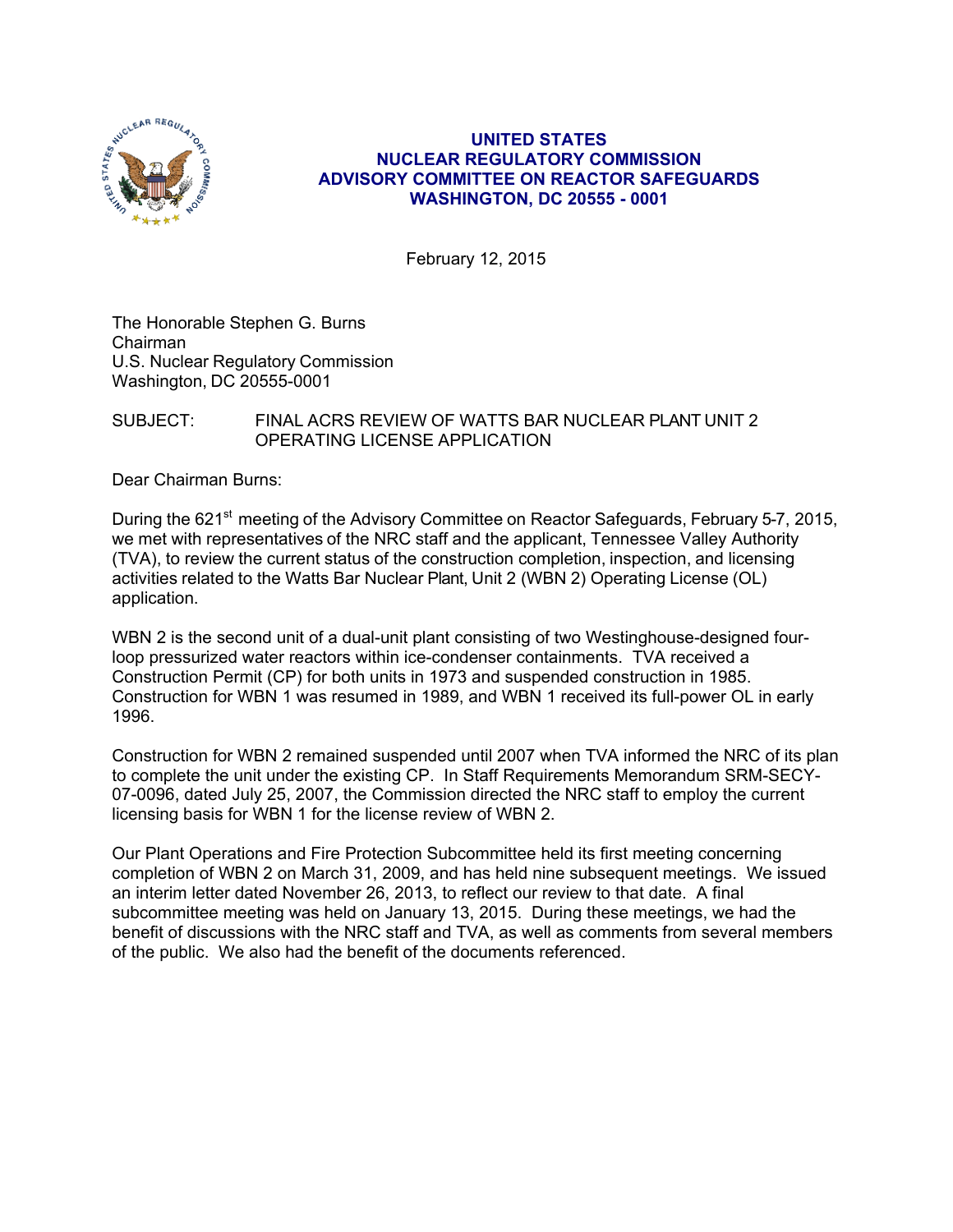### **CONCLUSIONS AND RECOMMENDATIONS**

- 1 . There is reasonable assurance that WBN 2 can operate as the second unit of the dualunit Watts Bar Nuclear Plant without undue risk to the health and safety of the public. The OL for WBN 2 should be approved following completion of remaining staff inspections and closure of remaining open items.
- 2. The integration of WBN 2 as the second unit in a dual-unit plant which has operated as a single unit for almost 20 years requires specific, detailed planning to ensure against creating challenges to WBN 1 operation. Our review indicates that this planning has been done and necessary preparations for WBN 2 operation have been made.
- 3. Adequate recirculation core cooling will be assured following a Loss of Coolant Accident, taking debris effects into account, provided high levels of containment cleanliness are maintained.
- 4. We strongly endorse the development of a methodology for Probabilistic Flooding Hazard Analysis. This is important for future use consistent with risk-informed, performance-based approaches to natural hazard assessment.

# **BACKGROUND**

In our interim letter dated November 26, 2013, we stated that our review to that date had not identified any issue which we did not expect to be resolved satisfactorily prior to OL issuance, and we identified eight specific items for our further review. This included seven items listed in the staff's Supplemental Safety Evaluation Report 26.

Our interim letter also noted that we had focused on the potential for the period of deferral of WBN 2 construction to affect the integration of WBN 2 operation into the dual-unit design. This included both the validation of compliance of structures, systems and components (SSCs) with the current licensing basis, which is to apply for both units, and validation that the process of startup and initial operation of WBN 2 will not adversely affect continued operation of WBN 1. We conclude that this has been satisfactorily achieved.

In SECY-14-0102 dated September 29, 2014, the staff provides a comprehensive summary of the unique construction and licensing history for WBN 2. This summary includes ongoing licensing actions applicable to the current licensing basis for WBN 1, and therefore also to WBN 2 pursuant to SRM-SECY-07-0096.

In a few instances, we have reviewed issues which are being addressed for WBN 2 in advance of their resolution as part of the WBN 1 licensing basis. This is also pursuant to SRM-SECY-07- 0096. An example is TVA's response, dated May 17, 2012, to Generic Letter (GL) 2004-02, "Potential Impact of Debris Blockage on Emergency Recirculation during Design Basis Accidents at Pressurized-Water Reactors." Resolution prior to initial operation will avoid unnecessary radiation exposure.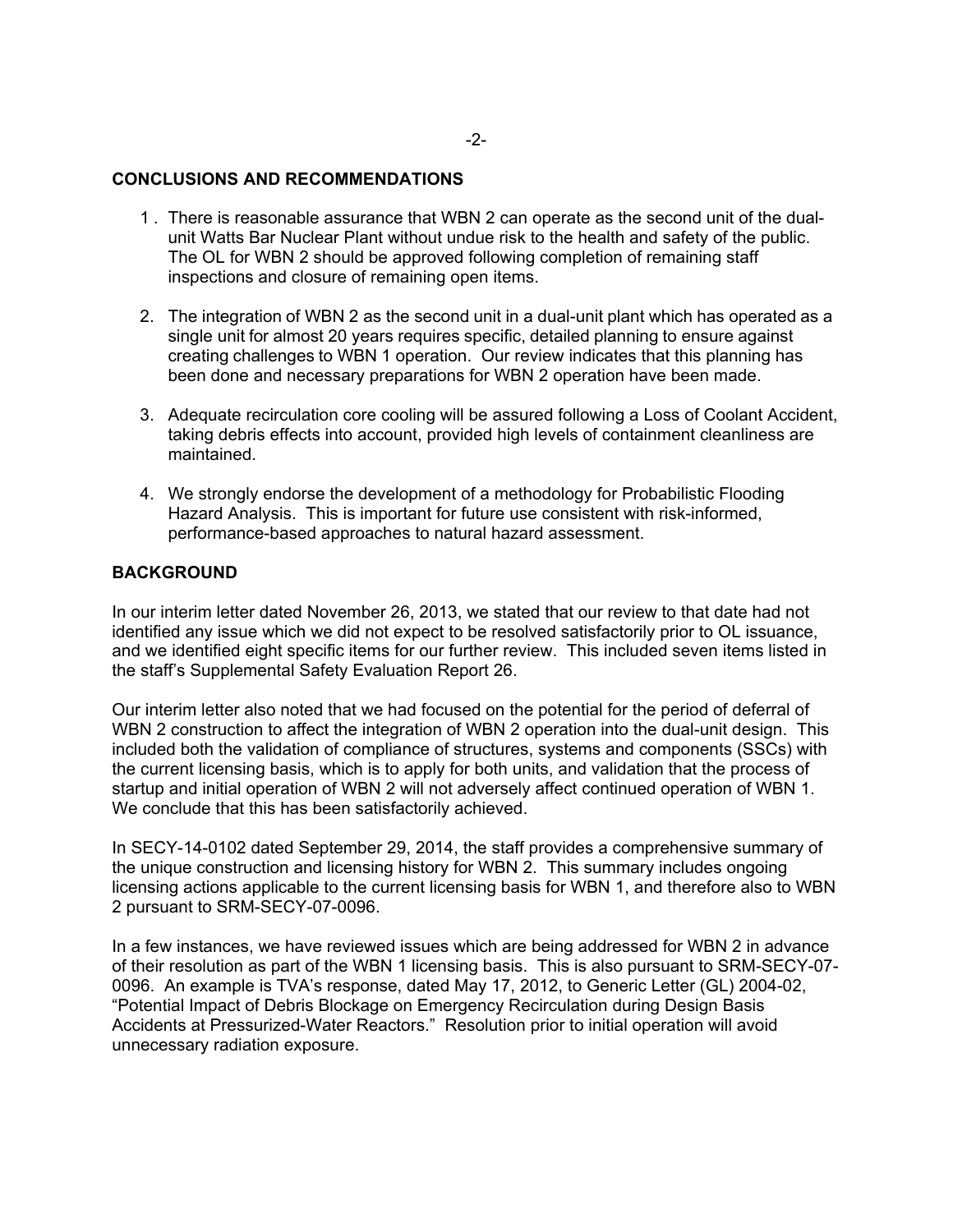### **DISCUSSION**

The results of our review of the items identified in our interim letter are summarized as follows:

### Generic Safety Issue (GSI)-191 and GL 2004-02

In a letter dated September 16, 2013, TVA affirmed that a confirmatory inspection for loose debris will be performed on WBN 2 after construction has been completed and the containment has been cleaned. In a letter to TVA dated September 18, 2014, NRC staff describes its closeout of GL 2004-02 for WBN 2 based on the "clean plant" guidelines and methodology developed by the Nuclear Energy Institute.

In support of this closeout, TVA performed a detailed evaluation for both WBN units which included conservative estimates of debris transport within the containment building, of the head loss across the sump strainer, and of vortex formation above the strainer. This evaluation was supported by appropriate testing, which was witnessed by NRC staff.

Because WBN 2 uses containment sump strainers consisting of stacked discs, we reviewed the potential for miscellaneous debris, such as tapes and labels, to block entry into the spaces between the discs and thereby to result in a loss of flow area much greater than for an equivalent mass of fibrous debris. We reviewed in detail the testing performed, the assumptions used, in-vessel debris effects, and the margin remaining in the available pump suction head. We conclude that adequate margin will remain available for recirculation flow, provided that rigorous standards of containment cleanliness, with latent debris loads of less than 100 pounds, are maintained.

#### Compliance with General Design Criterion (GDC) 5

GDC 5 requires that SSCs important to safety shall not be shared, unless it can be shown that such sharing will not significantly impair their ability to perform their safety functions, including, in the event of an accident in one unit, an orderly shutdown and cooldown of the remaining unit.

TVA documented in the Updated Final Safety Analysis Report (UFSAR) a calculation which shows that the cooling water systems have the capability to bring the non-accident unit to cold shutdown within 72 hours from its entry into the hot standby mode. This assumes that the component cooling system carries all required heat loads for both the accident unit and, later in the event, the non-accident unit.

#### Cyber Security Confirmatory Testing

Testing was conducted by TVA to verify that the External Communications Interface for the WBN 2 Eagle 21 Process Protection System only allows data flow in one direction (i.e., data out to the non-safety-related Plant Computer System and no data into the Eagle 21 system). We reviewed this testing and its results, and the physical design provisions which ensure it will be maintained. We conclude that these are acceptable.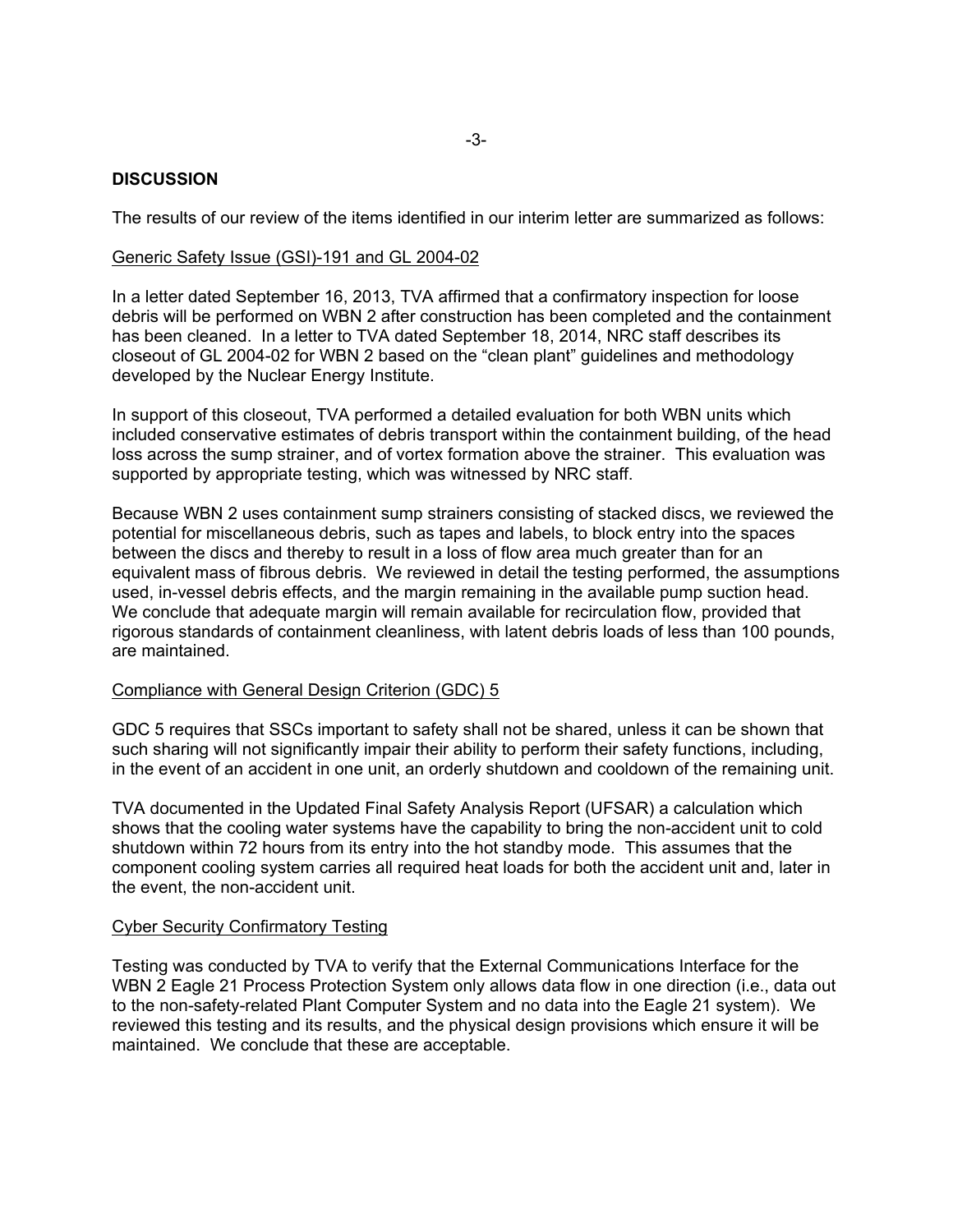### Calculation of Core Fuel Temperature

The NRC staff noted that the methodology used initially for WBN 2 to determine peak clad temperature, and other variables such as stored energy, following a Large Break Loss of Coolant Accident potentially provided non-conservative results due to lack of a thermal conductivity degradation (TCD) model. TVA performed and the staff approved further analyses which included the effects of TCD. The results have shown adequate peak clad temperature margin to the 10 CFR 50.46(b)(1) limits for the initial WBN 2 core loading. A license condition will be imposed requiring the use of methodologies which include an approved TCD model for subsequent fuel cycles. These methodologies are under staff review.

### Site Licensing Basis Hydrology

By letter dated July 19, 2012, TVA submitted a License Amendment Request (LAR) seeking approval to revise the WBN 1 UFSAR to adopt a revised hydrologic analysis for the site. This LAR was later supplemented by 10 letters submitted between March 1, 2013, and December 5, 2014. These letters provided additional information, but did not change the flood elevation or warning time. The revised hydrologic analysis for the site results in changes to the flooding protection requirements for certain WBN 1 SSCs. As the LAR revises the WBN 1 licensing basis, it is applicable to WBN 2 as well. Accordingly, we included the LAR revisions in our review. The LAR was approved and the UFSAR updated by an NRC letter dated January 28, 2015.

The site licensing basis provides for conditions in which the flood level may exceed plant grade. This is termed "Flood Mode Operation", and SSCs required to maintain plant safe shutdown under this condition are protected or designed for submergence. To prevent floods from exceeding the design basis flood level, temporary measures taken for WBN 1 will be replaced by permanent modifications prior to WBN 2 fuel loading. We have no further questions or concerns following our review.

### Fire Protection Procedures Related to Operator Manual Actions

The Watts Bar Fire Protection Program is developed for Unit 1 and Unit 2 in accordance with the requirements in 10 CFR 50, Appendix R, and the guidance in Regulatory Guide 1.189, Revision 2, "Fire Protection for Nuclear Power Plants." The Watts Bar Fire Protection Report documents the Fire Protection Plan for Unit 1 and Unit 2, the supporting fire hazards analysis, and the strategies to ensure safe shutdown. These are applicable for a fire in any plant location. The Fire Protection Plan identifies numerous operator manual actions that are needed to mitigate the consequences from fire damage and to implement the safe shutdown strategies.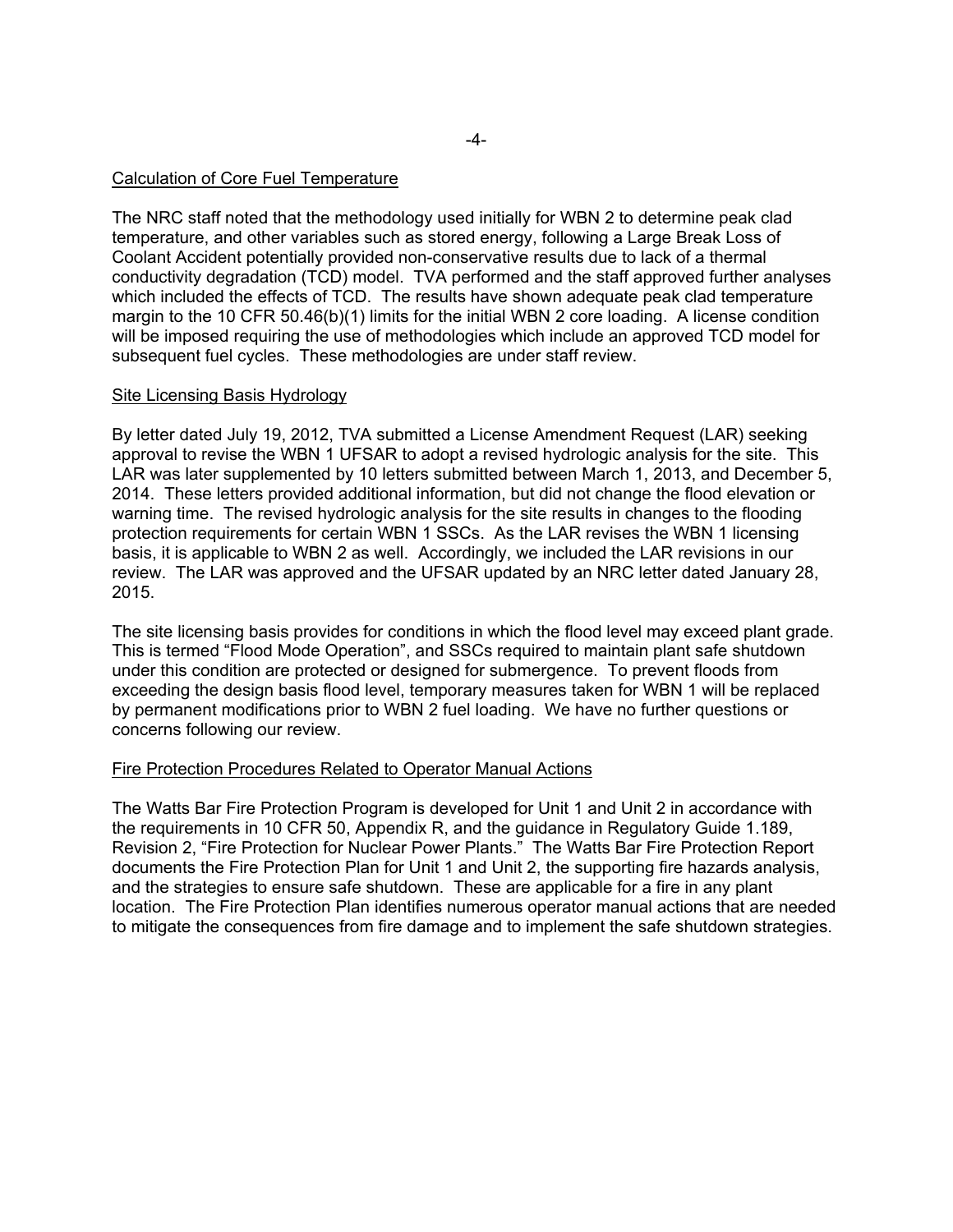We examined several challenging WBN 2 fire scenarios that require coordinated responses of several Auxiliary Unit Operators to perform local actions in Unit 1 and Unit 2. We questioned whether the feasibility and reliability of these actions were evaluated according to the methods outlined in NUREG-1852, "Demonstrating the Feasibility and Reliability of Operator Manual Actions in Response to Fire." TVA explained that the fire response procedures contain detailed guidance for every local action that is required for a fire in each plant location.

TVA also described the design of the Watts Bar fire detection systems, which provide clear indication of the fire location. They explained that a time line was developed for each fire scenario that accounts for fire detection, diagnosis of plant conditions, assembly of personnel in the Main Control Room, supervisory coordination and direction, dispatch of local operators, transit times, access requirements, action implementation times, and communication. Challenging scenarios were evaluated by walkthroughs and timing assessments. The total time required to perform the needed actions was compared with the amount of time that is available, as determined by the identified safe shutdown strategy. A 100% time margin was used to account for uncertainties in the assessments. For example, if it is necessary to complete the actions within 60 minutes, the strategy was determined to be feasible and reliable if the operators demonstrated successful completion in 30 minutes, or less. The staff audited these timing assessments and observed a sample of the walkthroughs.

These activities provide reasonable assurance that the identified operator manual actions have been adequately assessed for their feasibility.

### Operational Readiness Preparations

Both TVA and NRC staff are following detailed plans for closeout of remaining inspections and open items prior to each stage of operational readiness, with active management oversight of these activities. The required resources appear to be available and capable of meeting currently scheduled milestones, and emergent inspection findings are being addressed appropriately.

#### Development of Probabilistic Flood Hazard Assessment Capability

During our review, we noted that the Probable Maximum Flood is a deterministically established value for each plant site. This is increasingly inconsistent with the agency use of risk-informed, performance-based approaches to natural hazard assessment. In response to our questions in this regard, the staff informed us of their consideration of a multi-year Probabilistic Flooding Hazard Analysis (PFHA) Research Plan. We strongly endorse development of a PFHA methodology and would welcome further discussion with the staff.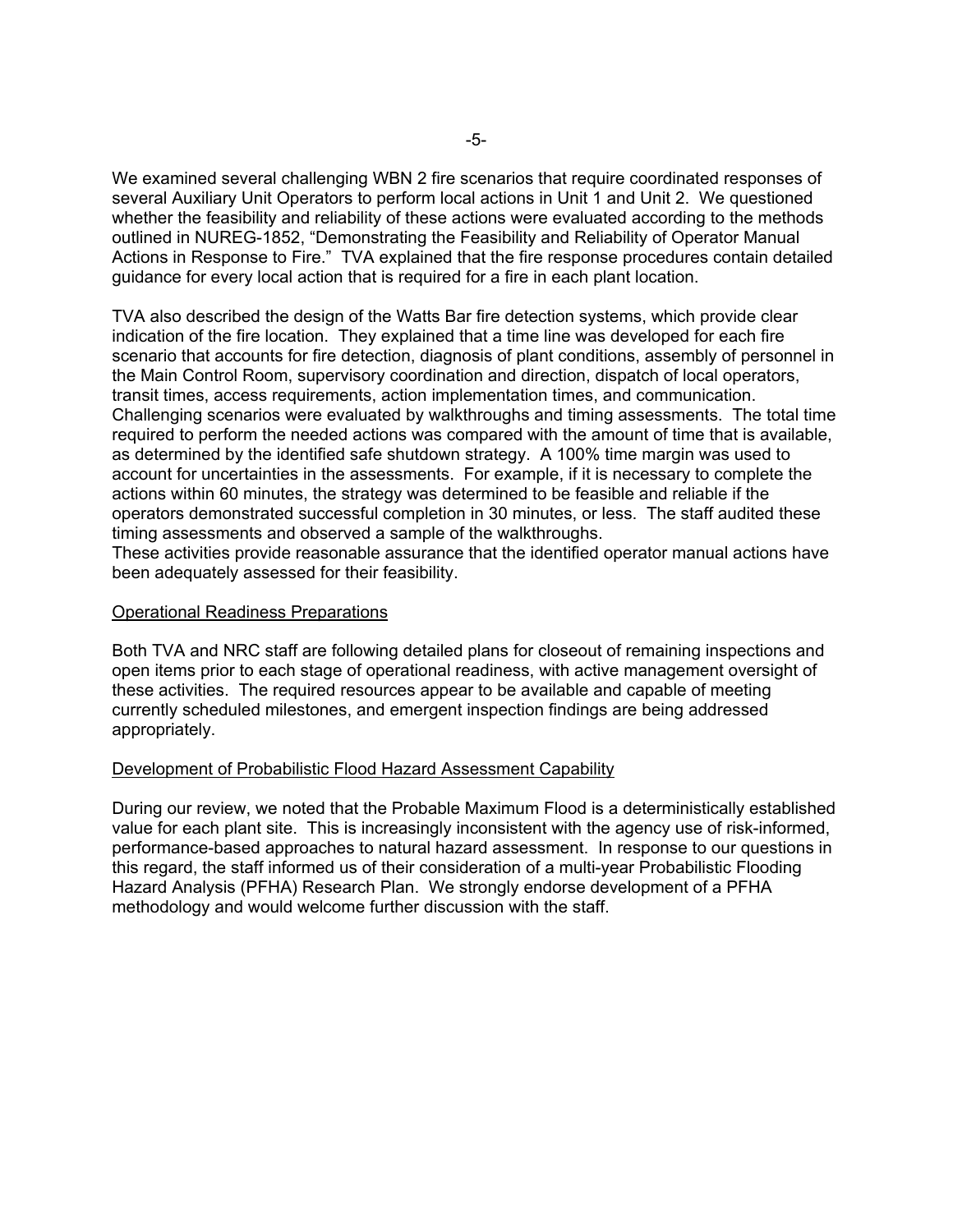#### **SUMMARY**

There is reasonable assurance that WBN 2 can operate as the second unit of the dual-unit Watts Bar Nuclear Plant without undue risk to the health and safety of the public. The OL for WBN 2 should be approved following completion of remaining staff inspections and closure of remaining open items.

Sincerely,

### */RA/*

# John W. Stetkar Chairman

### **REFERENCES**

1. Tennessee Valley Authority, Watts Bar Nuclear Plant Unit 2 Final Safety Analysis Report (FSAR), Amendments No. 92 through 112.

Below is the list of FSAR Amendments that was submitted as part of the Unit 2 review.

 Amendment 92, dated December 18, 2008 (ML090980525) Amendment 93, dated April 30, 2009 (ML091400068) Amendment 94, dated August 27, 2009 (ML092460758) Amendment 95, dated November 24, 2009 (ML093370274) Amendment 96, dated December 14, 2009 (ML093570464) Amendment 97, dated January 11, 2010 (ML100191426) Amendment 98, dated May 7, 2010 (ML101340795) Amendment 99, dated May 27, 2010 (ML101610291) Amendment 100, dated September 1, 2010 (ML102530216) Amendment 101, dated October 29, 2010 (ML103160411) Amendment 102, dated December 17, 2010 (ML112210425) Amendment 103, dated March 15, 2011 (ML110840665) Amendment 104, dated June 3, 2011 (ML111780527) Amendment 105, dated August 12, 2011 (ML121700642) Amendment 106, dated September 15, 2011 (ML121700412) Amendment 107, dated November 17, 2011 (ML121780190) Amendment 108, dated March 5, 2012 (ML120830237) Amendment 109, dated August 23, 2012 (ML122440027) Amendment 110, dated August 14, 2013 (ML13255A164) Amendment 111, dated February 13, 2014 (ML14051A680) Amendment 112, dated May 30, 2014 (ML14160A901)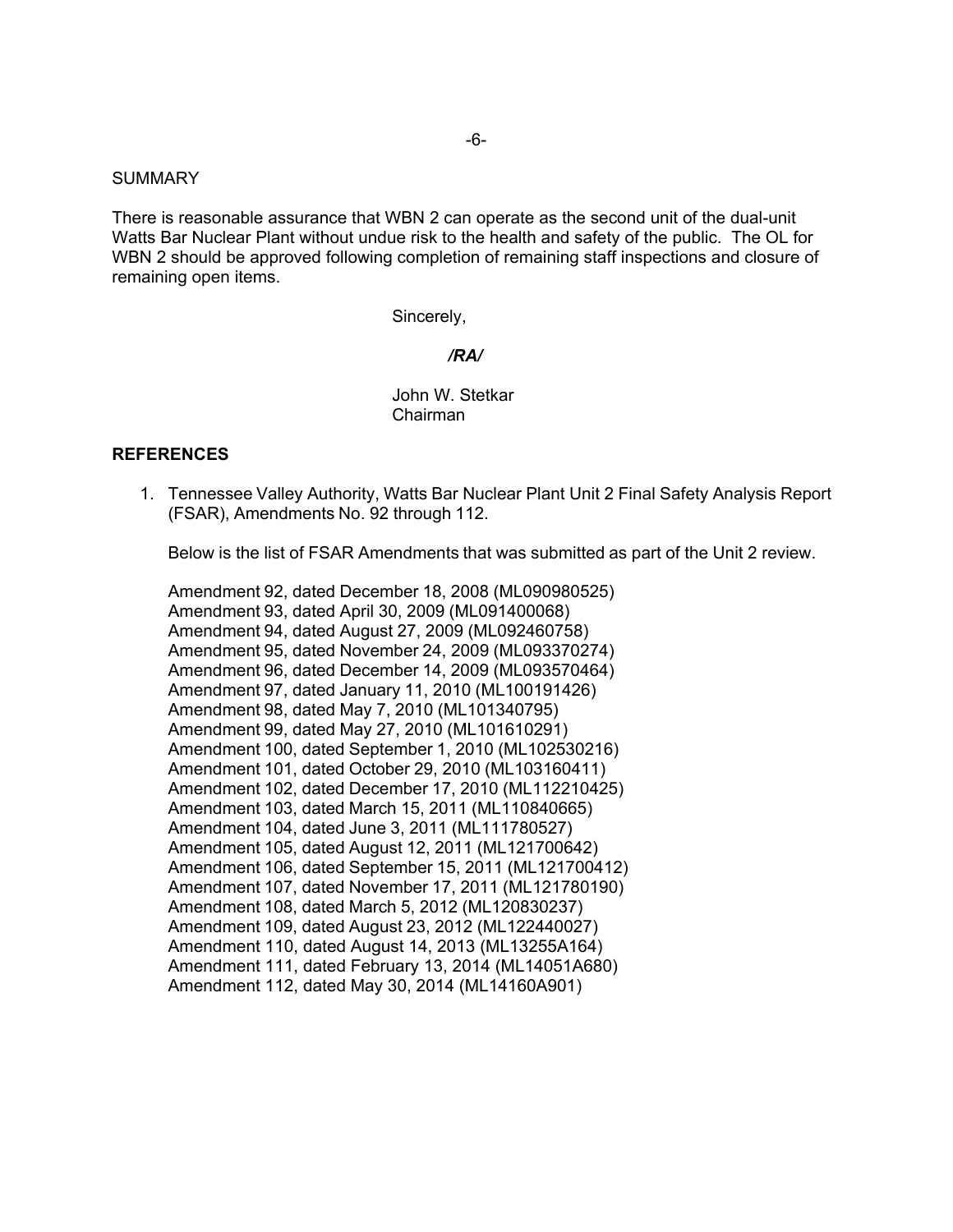2. U.S. Nuclear Regulatory Commission, NUREG-0847, "Safety Evaluation Report Related to the Operation of Watts Bar Nuclear Plant, Unit 2," Supplements (SSER) 21 - 27.

Below is the list of SSERs issued as part of the Unit 2 review.

SSER 21, dated February 28, 2009 (ML090570741) SSER 22, dated January 31, 2011 (ML110390197) SSER 23, dated June 30, 2011 (ML11206A499) SSER 24, dated September 30, 2011 (ML11277A148) SSER 25, dated November 30, 2011 (ML12011A024) SSER 26, dated June 30, 2013 (ML13205A136) SSER 27, dated January, 31, 2015 (ML15033A041)

- 3. Staff Requirements Memorandum, SECY-07-0096, "Possible Reactivation of Construction and Licensing Activities for the Watts Bar Nuclear Plant Unit 2," dated July 25, 2007 (ML072060688)
- 4. Tennessee Valley Authority, "Watts Bar Nuclear Plant (WBN) Unit 2 Transmittal of Revised Unit 1/Unit 2 As-Designed Fire Protection Report," dated March 13, 2013 (ML13081A002, ML13081A003, ML13081A004)
- 5. Regulatory Guide 1.189, Revision 2, "Fire Protection for Nuclear Power Plants," dated October, 2009 (ML092580550)
- 6. NUREG-1852, "Demonstrating the Feasibility and Reliability of Operator Manual Actions in Response to Fire," dated October, 2007 (ML073020676)
- 7. NRC Generic Letter (GL) 2004-02, "Potential Impact of Debris Blockage on Emergency Recirculation during Design Basis Accidents at Pressurized-Water Reactors", dated September 13, 2004 (ML042360586)
- 8. Information Notice 2011-21, "Realistic Emergency Core Cooling System Evaluation Model Effects Resulting from Nuclear Fuel Thermal Conductivity Degradation," dated December 13, 2011 (ML113430785)
- 9. Staff Requirements Memorandum, SECY-14-0102, "Construction and Licensing for Watts Bar Nuclear Plant, Unit 2, dated September 29, 2014 (ML14238A672**)**